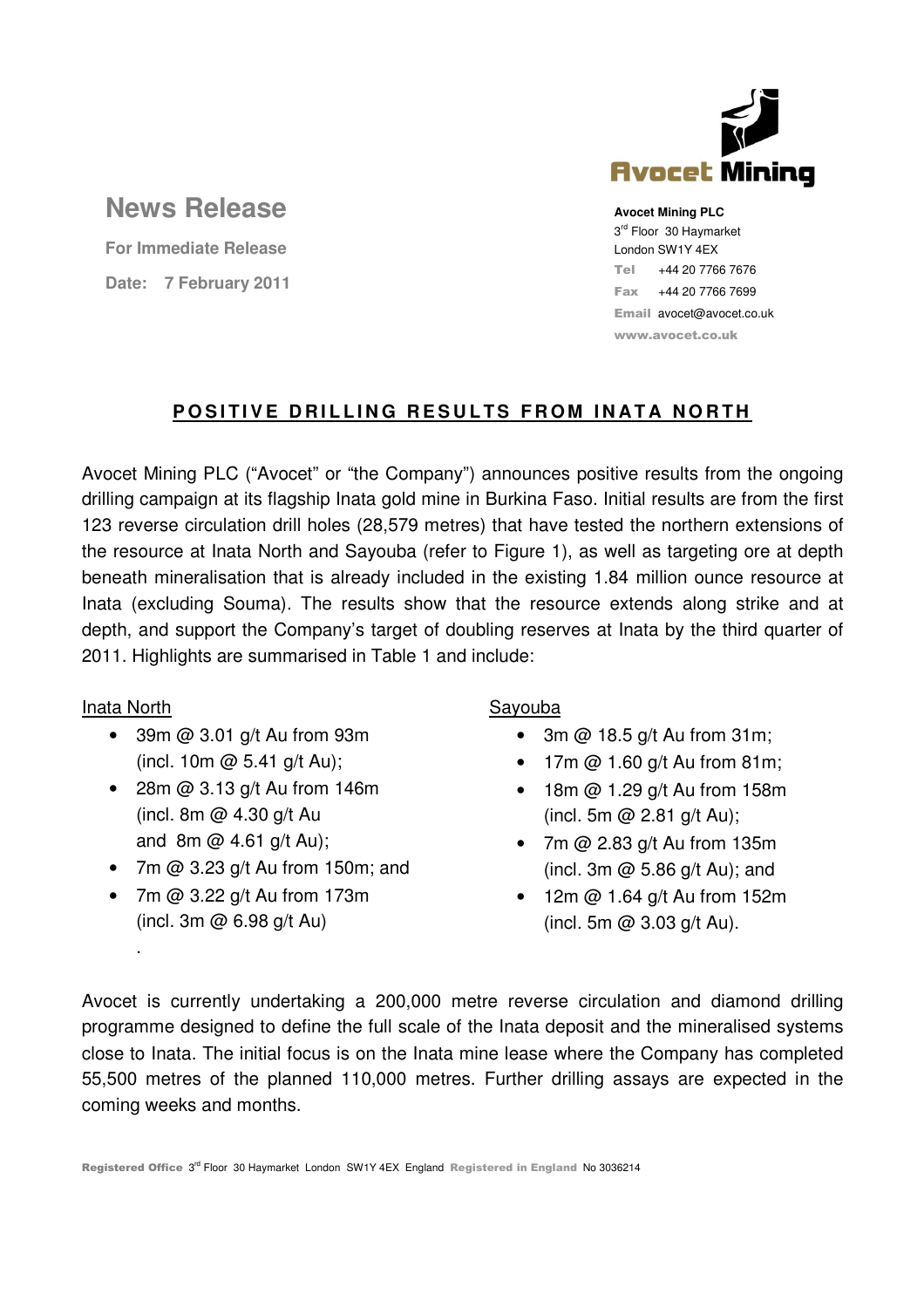The results from this programme confirm the down-dip and strike continuity of gold mineralisation at Inata North and Sayouba. The near surface intercepts in this area are broader than indicated by previous wide-spaced exploration drill holes and of similar gold grade. This suggests an increase in the resource tonnage in the near surface zone to the north of Inata North. Drilling results from Sayouba suggest that both an expansion of the resource tonnage and an increase in gold grades is likely.

Avocet will release regular updates on assay results throughout the coming months and is anticipating a mineral resource update in respect of Inata in April, with a reserve update expected in the third quarter of 2011.

An updated company presentation, including the following financial figures: cash balance of US\$51.7 million and net debt of US\$26.3 million as at 31 January 2011, is being made available today at the Mining Indaba in Cape Town and can be accessed on our website at www.avocet.co.uk.

Commenting on the initial drilling results at Inata, Brett Richards, Chief Executive Officer for Avocet, stated:

"These positive results indicate that we are on track to achieve our target of doubling our reserves at Inata, highlighting the significant mineralisation at Inata and in the Bélahouro district. Drilling is also progressing at our Tri-K project in Guinea and we look forward to announcing results of this drilling in the coming months".

The information in this announcement that relates to Exploration Results is based on information reviewed and audited by Mr Peter Flindell (MAusIMM), Executive Vice President of Exploration for Avocet. Mr Flindell has sufficient experience relevant to the style of mineralisation and type of deposit under consideration to qualify as a Qualified Person as defined by the Canadian National Instrument 43-101 for the reporting of Exploration Results, Mineral Resources and Mineral Reserves (NI 43-101) and as a Competent Person as defined by the Australian JORC Code (2004) for the reporting of Exploration Results, Mineral Resources and Ore Reserves. Mr Flindell consents to the inclusion of the technical information in this announcement in the form and context in which it appears.

All holes were angled at -60 degrees towards the east at an average depth of 150m with the deepest at 500m. Samples were submitted to SGS Laboratory in Ouagadougou and Intertek Mineral Services in Tarkwa. Ghana for Fire Assay using a 50 gram charge.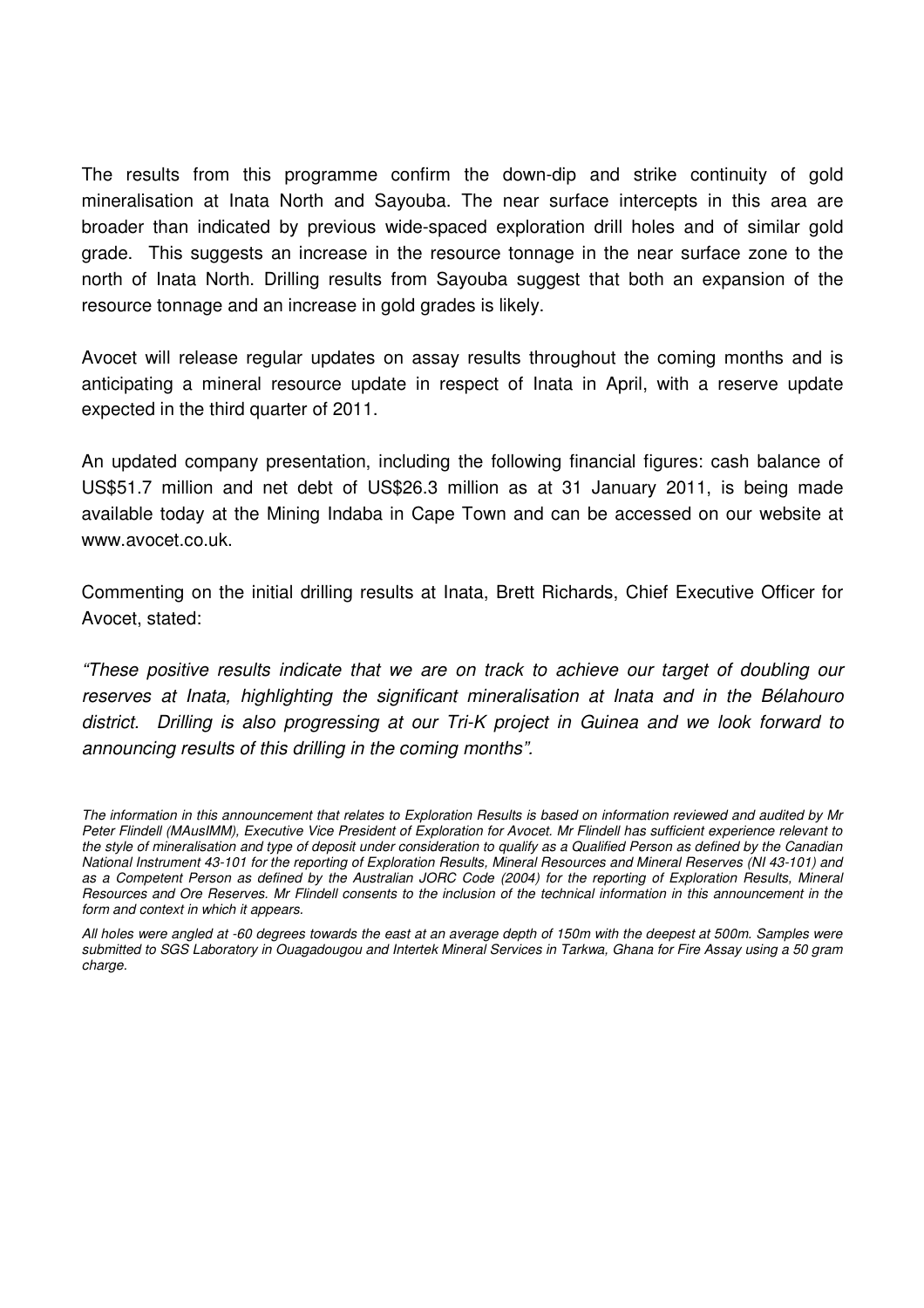#### For further information please contact:

| <b>Avocet Mining PLC</b>          | <b>Buchanan Communications</b><br><b>Financial PR Consultants</b> | <b>Ambrian Partners Limited</b><br>NOMAD and Joint Broker | J.P. Morgan Cazenove<br>Lead Broker | <b>Arctic Securities</b><br><b>Financial Adviser</b> |
|-----------------------------------|-------------------------------------------------------------------|-----------------------------------------------------------|-------------------------------------|------------------------------------------------------|
| Brett Richards, CEO               | <b>Bobby Morse</b>                                                | Samantha Harrison                                         | Michael Wentworth-Stanley           | Arne Wenger                                          |
| Mike Norris, FD                   | Katharine Sutton                                                  | Jen Boorer                                                | Niklas Kloepfer                     |                                                      |
| Hans-Arne L'orange, EVP           |                                                                   |                                                           |                                     |                                                      |
| <b>Business Development &amp;</b> |                                                                   |                                                           |                                     |                                                      |
| <b>Investor Relations</b>         |                                                                   |                                                           |                                     |                                                      |
|                                   |                                                                   |                                                           |                                     |                                                      |
| +44 20 7766 7676                  | +44 20 7466 5000                                                  | +44 20 7634 4700                                          | +44 20 7588 2828                    | +47 2101 3100                                        |
|                                   | +44 7872 604783                                                   |                                                           |                                     |                                                      |
| www.avocet.co.uk                  | www.buchanan.uk.com                                               | www.ambrian.com                                           | www.jpmorgancazenove.com            | www.arcticsec.no                                     |
|                                   |                                                                   |                                                           |                                     |                                                      |

### **Notes to Editors**

Avocet Mining PLC ("Avocet" or "the Company") is a gold mining company listed on the AIM market of the London Stock Exchange (Ticker: AVM.L) and the Oslo Børs (Ticker: AVM.OL). The Company's principal activities are gold mining and exploration in Burkina Faso (as 90 per cent owner of the Inata gold mine), Malaysia (as 100 per cent owner of the Penjom gold mine, the country's largest gold producer) and Indonesia (as 80 per cent owner of the North Lanut gold mine and Bakan project in North Sulawesi).

In December 2010 Avocet announced that it had signed a binding agreement for the conditional sale of its South East Asian assets to J&Partners L.P, a private company, for US\$200 million. The transaction with J&Partners will leave Avocet as a West African gold producer with a clear strategy for growth in that region. Further details can be found in the press release dated 24 December 2010

### Background to operations

The Inata deposit presently comprises a Mineral Resource of 1.84 million ounces and a Mineral Reserve of 1.08 million ounces. Inata poured its first gold in December 2009 and has now reached a production rate in excess of 12,000 ounces per month. Other assets in West Africa include exploration permits in Burkina Faso (the most advanced being the Souma trend at Bélahouro with a Mineral Resource of 560,000 ounces), Guinea and Mali (the most advanced being the Tri-K gold exploration project in Guinea with a Mineral Resource of 666,500 ounces).

Penjom is Malaysia's largest gold mine and was developed by Avocet in an area of historic alluvial mining. The mine is located in Pahang State, approximately 120 km north of the country's capital, Kuala Lumpur.

North Lanut in North Sulawesi, Indonesia, was developed by Avocet from the exploration stage and has produced over 270,000 ounces since it was commissioned in 2004. North Lanut is located within a Contract of Work, which includes exploration and mining rights over approximately 50,000 hectares in an area highly prospective for gold. Avocet holds an 80 per cent interest and an Indonesian company, PT Lebong Tandai, owns the remaining 20 per cent.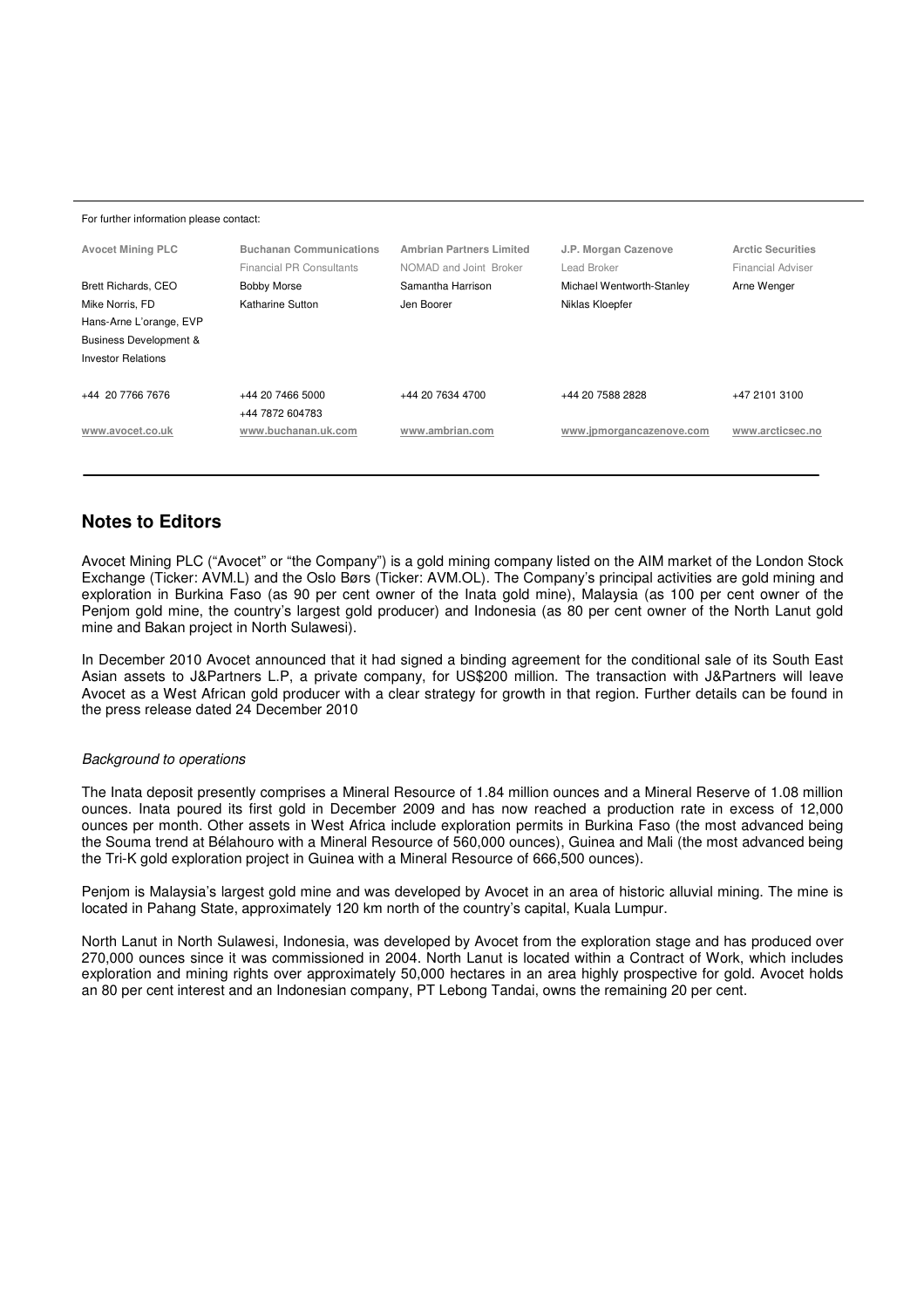

Figure 1 - Inata Mining Permit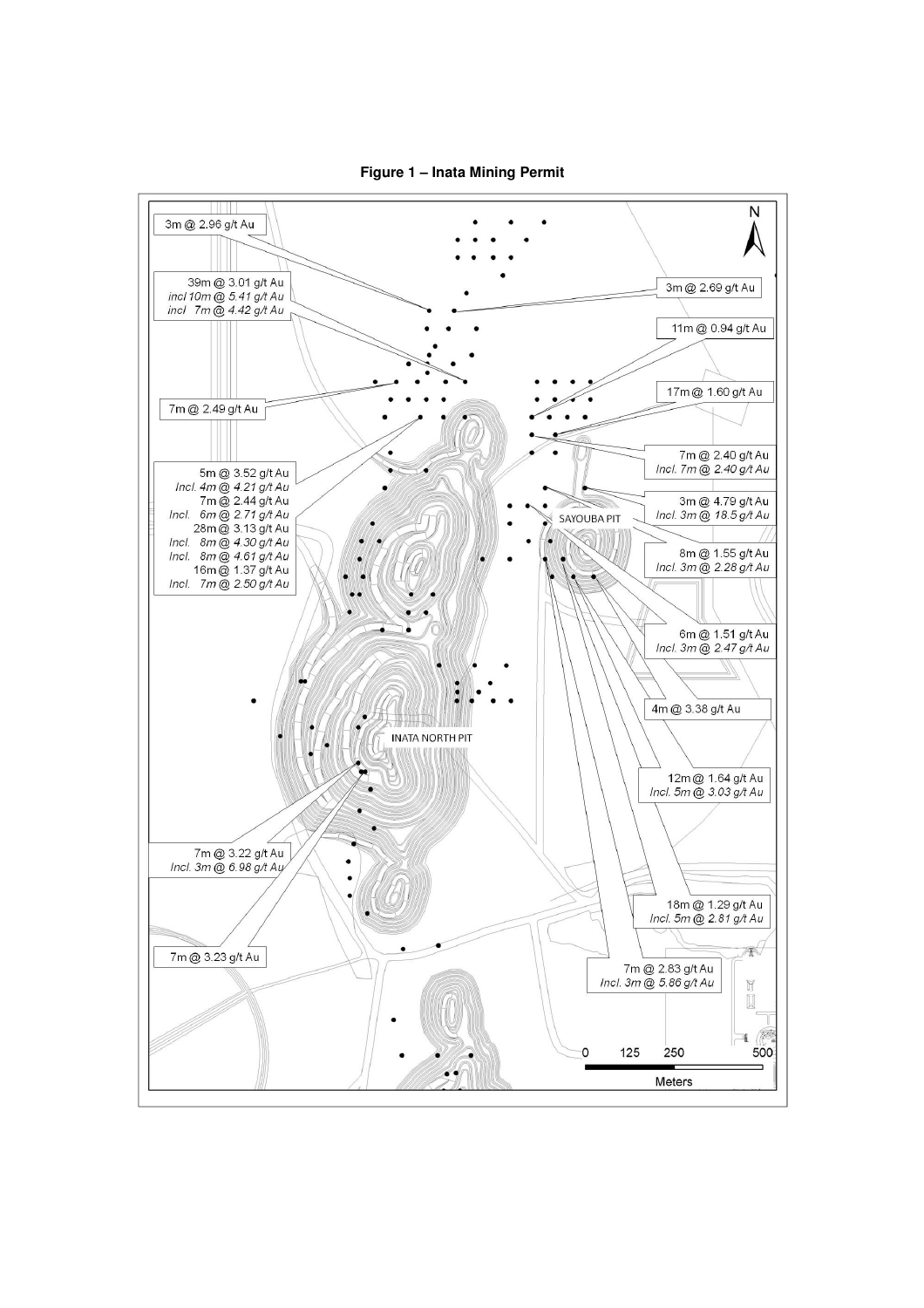| <b>INRC1590</b><br>683,023<br>1,589,652<br>353<br>90<br>$-60$<br>3<br>204<br>187<br>190<br>0.77<br>Inata North<br>6<br>193<br>199<br>1.05<br>Inata North<br>3<br><b>INRC1594</b><br>683,044<br>1,589,752<br>346<br>90<br>$-60$<br>166<br>163<br>166<br>0.56<br>Inata North<br>$\overline{\mathbf{4}}$<br>90<br>$-60$<br>198<br>119<br>123<br>0.37<br><b>INRC1600</b><br>683,193<br>1,589,800<br>341<br>Inata North<br>5<br>90<br>38<br>43<br>0.41<br><b>INRC1603</b><br>683,246<br>1,589,851<br>341<br>$-60$<br>202<br>Inata North<br>143<br>5<br><b>INRC1606</b><br>683,295<br>1,590,052<br>339<br>90<br>$-60$<br>200<br>138<br>1.49<br>Inata North<br>8<br>90<br>-60<br>198<br>126<br>1.55<br><b>INRC1700</b><br>683,246<br>1,589,103<br>343<br>118<br>3m @ 2.28 g/t Au<br>Sayouba<br>5<br>90<br>92<br>97<br>0.49<br><b>INRC1701</b><br>343<br>$-60$<br>177<br>Sayouba<br>683,248<br>1,589,051<br>3<br>100<br>103<br>1.36<br>Sayouba<br>$\overline{7}$<br>113<br>120<br>Sayouba<br>1.11<br>6<br>132<br>138<br>1.00<br>Sayouba<br>$\boldsymbol{6}$<br>144<br>150<br>0.75<br>Sayouba<br>90<br>$-60$<br>6<br><b>INRC1702</b><br>683,196<br>1,589,051<br>342<br>201<br>155<br>161<br>1.51<br>3m @ 2.47 g/t Au<br>Sayouba<br>90<br>3<br><b>INRC1703</b><br>1,589,000<br>342<br>$-60$<br>199<br>97<br>100<br>2.86<br>Sayouba<br>683,247<br>$\overline{\mathbf{4}}$<br>131<br>135<br>0.43<br>Sayouba<br>$\overline{4}$<br>90<br>$-60$<br><b>INRC1704</b><br>683,261<br>1,588,951<br>341<br>202<br>119<br>123<br>0.42<br>Sayouba<br>6<br>143<br>149<br>0.64<br>Sayouba<br>164<br>12<br>1.64<br>152<br>5m @ 3.03 g/t Au<br>Sayouba<br>179<br>4<br>3.38<br>183<br>Sayouba<br><b>INRC1706</b><br>683,249<br>1,588,903<br>340<br>90<br>$-60$<br>199<br>158<br>176<br>18<br>1.29<br>5m @ 2.81 g/t Au<br>Sayouba<br>683,073<br>1,588,903<br>341<br>90<br>$-60$<br>186<br>149<br>153<br>4<br>1.62<br>Sayouba<br><b>INRC1707</b><br>$\overline{7}$<br><b>INRC1709</b><br>683,267<br>1,588,849<br>339<br>90<br>135<br>142<br>2.83<br>Sayouba<br>-60<br>169<br>3m @ 5.86 g/t Au<br>5<br><b>INRC1710</b><br>683,444<br>1,590,250<br>344<br>90<br>$-60$<br>198<br>69<br>74<br>1.56<br>Inata North<br>4<br>$\mathbf{3}$<br>1,589,102<br>340<br>90<br>-60<br>176<br>$\mathbf{1}$<br>4.79<br><b>INRC1712</b><br>683,358<br>Sayouba<br>3<br>34<br>31<br>18.5<br>Sayouba<br>3<br>90<br>$-60$<br>200<br>86<br>89<br><b>INRC1713</b><br>683,544<br>1,590,650<br>344<br>0.55<br>Inata North<br>3<br>178<br>181<br>1.65<br>Inata North<br>6<br>1.23<br><b>INRC1715</b><br>683,219<br>344<br>90<br>$-60$<br>192<br>158<br>164<br>1,589,200<br>Sayouba<br>$\overline{7}$<br>174<br>2.40<br>167<br>5m @ 3.23 g/t Au<br>Sayouba<br>$\overline{4}$<br>89<br>1.30<br><b>INRC1716</b><br>683,286<br>1,589,200<br>342<br>90<br>$-60$<br>176<br>85<br>Sayouba<br>107<br>$\overline{7}$<br>1.02<br>100<br>Sayouba<br>5<br><b>INRC1719</b><br>683,209<br>341<br>90<br>$-60$<br>192<br>70<br>1.75<br>1,589,250<br>75<br>Sayouba<br>184<br>11<br>0.94<br>173<br>Sayouba<br>5<br>187<br>192<br>0.77<br>Sayouba<br>90<br>$-60$<br>17<br><b>INRC1720</b><br>683,278<br>1,589,251<br>344<br>175<br>81<br>98<br>1.60<br>Sayouba<br>3<br>105<br>108<br>Inata North<br>1.11<br>$\mathfrak{z}$<br>$-60$<br>204<br><b>INRC1722</b><br>683,961<br>1,589,302<br>350<br>90<br>75<br>78<br>1.51<br>Inata North<br>$\overline{7}$<br>119<br>126<br>0.84<br>Inata North<br>$\overline{7}$<br>118<br>125<br>0.56<br>Inata North<br>3<br>347<br>90<br>$-60$<br>204<br>72<br>75<br>0.85<br><b>INRC1730</b><br>682,921<br>1,589,478<br>Inata North<br>6<br>114<br>108<br>0.45<br>Inata North<br>9<br>127<br>136<br>1.12<br>Inata North<br>$\overline{4}$<br>145<br>149<br>0.79<br>Inata North<br>90<br>8<br><b>INRC1731</b><br>683,042<br>349<br>$-60$<br>168<br>20<br>28<br>0.64<br>1,589,475<br>Inata North<br>$\overline{4}$<br>112<br>116<br>0.79<br>Inata North<br>5<br>157<br>162<br>0.73<br>Inata North<br>19<br><b>INRC1732</b><br>348<br>90<br>-60<br>200<br>118<br>137<br>0.57<br>682,973<br>1,589,552<br>Inata North<br>6<br>147<br>141<br>1.71<br>Inata North<br>$\mathbf 5$<br><b>INRC1733</b><br>349<br>90<br>$-60$<br>204<br>32<br>37<br>1.27<br>683,054<br>1,589,552<br>Inata North<br>23<br>44<br>67<br>0.69<br>Inata North<br>5<br>91<br>96<br>1.55<br>Inata North<br>218<br>222<br>$\overline{4}$<br>1.33<br><b>INRC1747</b><br>682,998<br>1,589,752<br>344<br>90<br>$-60$<br>312<br>Inata North<br>238<br>$\overline{4}$<br>234<br>0.82<br>Inata North<br>281<br>285<br>$\overline{4}$<br>1.17<br>Inata North | Hole ID | East | <b>North</b> | <b>RL</b> | <b>Az</b> | Dip | EOH<br>(m) | From<br>(m) | To<br>(m) | <b>Width</b><br>(m) | Grade<br>$(g/t \text{ Au})$ | Including | Prospect |
|------------------------------------------------------------------------------------------------------------------------------------------------------------------------------------------------------------------------------------------------------------------------------------------------------------------------------------------------------------------------------------------------------------------------------------------------------------------------------------------------------------------------------------------------------------------------------------------------------------------------------------------------------------------------------------------------------------------------------------------------------------------------------------------------------------------------------------------------------------------------------------------------------------------------------------------------------------------------------------------------------------------------------------------------------------------------------------------------------------------------------------------------------------------------------------------------------------------------------------------------------------------------------------------------------------------------------------------------------------------------------------------------------------------------------------------------------------------------------------------------------------------------------------------------------------------------------------------------------------------------------------------------------------------------------------------------------------------------------------------------------------------------------------------------------------------------------------------------------------------------------------------------------------------------------------------------------------------------------------------------------------------------------------------------------------------------------------------------------------------------------------------------------------------------------------------------------------------------------------------------------------------------------------------------------------------------------------------------------------------------------------------------------------------------------------------------------------------------------------------------------------------------------------------------------------------------------------------------------------------------------------------------------------------------------------------------------------------------------------------------------------------------------------------------------------------------------------------------------------------------------------------------------------------------------------------------------------------------------------------------------------------------------------------------------------------------------------------------------------------------------------------------------------------------------------------------------------------------------------------------------------------------------------------------------------------------------------------------------------------------------------------------------------------------------------------------------------------------------------------------------------------------------------------------------------------------------------------------------------------------------------------------------------------------------------------------------------------------------------------------------------------------------------------------------------------------------------------------------------------------------------------------------------------------------------------------------------------------------------------------------------------------------------------------------------------------------------------------------------------------------------------------------------------------------------------------------------------------------------------------------------------------------------------------------------------------------------------------------------------------------------------------------------------------------------------------------------------------------------------------------------------------------------------------------------------------|---------|------|--------------|-----------|-----------|-----|------------|-------------|-----------|---------------------|-----------------------------|-----------|----------|
|                                                                                                                                                                                                                                                                                                                                                                                                                                                                                                                                                                                                                                                                                                                                                                                                                                                                                                                                                                                                                                                                                                                                                                                                                                                                                                                                                                                                                                                                                                                                                                                                                                                                                                                                                                                                                                                                                                                                                                                                                                                                                                                                                                                                                                                                                                                                                                                                                                                                                                                                                                                                                                                                                                                                                                                                                                                                                                                                                                                                                                                                                                                                                                                                                                                                                                                                                                                                                                                                                                                                                                                                                                                                                                                                                                                                                                                                                                                                                                                                                                                                                                                                                                                                                                                                                                                                                                                                                                                                                                                                                                        |         |      |              |           |           |     |            |             |           |                     |                             |           |          |
|                                                                                                                                                                                                                                                                                                                                                                                                                                                                                                                                                                                                                                                                                                                                                                                                                                                                                                                                                                                                                                                                                                                                                                                                                                                                                                                                                                                                                                                                                                                                                                                                                                                                                                                                                                                                                                                                                                                                                                                                                                                                                                                                                                                                                                                                                                                                                                                                                                                                                                                                                                                                                                                                                                                                                                                                                                                                                                                                                                                                                                                                                                                                                                                                                                                                                                                                                                                                                                                                                                                                                                                                                                                                                                                                                                                                                                                                                                                                                                                                                                                                                                                                                                                                                                                                                                                                                                                                                                                                                                                                                                        |         |      |              |           |           |     |            |             |           |                     |                             |           |          |
|                                                                                                                                                                                                                                                                                                                                                                                                                                                                                                                                                                                                                                                                                                                                                                                                                                                                                                                                                                                                                                                                                                                                                                                                                                                                                                                                                                                                                                                                                                                                                                                                                                                                                                                                                                                                                                                                                                                                                                                                                                                                                                                                                                                                                                                                                                                                                                                                                                                                                                                                                                                                                                                                                                                                                                                                                                                                                                                                                                                                                                                                                                                                                                                                                                                                                                                                                                                                                                                                                                                                                                                                                                                                                                                                                                                                                                                                                                                                                                                                                                                                                                                                                                                                                                                                                                                                                                                                                                                                                                                                                                        |         |      |              |           |           |     |            |             |           |                     |                             |           |          |
|                                                                                                                                                                                                                                                                                                                                                                                                                                                                                                                                                                                                                                                                                                                                                                                                                                                                                                                                                                                                                                                                                                                                                                                                                                                                                                                                                                                                                                                                                                                                                                                                                                                                                                                                                                                                                                                                                                                                                                                                                                                                                                                                                                                                                                                                                                                                                                                                                                                                                                                                                                                                                                                                                                                                                                                                                                                                                                                                                                                                                                                                                                                                                                                                                                                                                                                                                                                                                                                                                                                                                                                                                                                                                                                                                                                                                                                                                                                                                                                                                                                                                                                                                                                                                                                                                                                                                                                                                                                                                                                                                                        |         |      |              |           |           |     |            |             |           |                     |                             |           |          |
|                                                                                                                                                                                                                                                                                                                                                                                                                                                                                                                                                                                                                                                                                                                                                                                                                                                                                                                                                                                                                                                                                                                                                                                                                                                                                                                                                                                                                                                                                                                                                                                                                                                                                                                                                                                                                                                                                                                                                                                                                                                                                                                                                                                                                                                                                                                                                                                                                                                                                                                                                                                                                                                                                                                                                                                                                                                                                                                                                                                                                                                                                                                                                                                                                                                                                                                                                                                                                                                                                                                                                                                                                                                                                                                                                                                                                                                                                                                                                                                                                                                                                                                                                                                                                                                                                                                                                                                                                                                                                                                                                                        |         |      |              |           |           |     |            |             |           |                     |                             |           |          |
|                                                                                                                                                                                                                                                                                                                                                                                                                                                                                                                                                                                                                                                                                                                                                                                                                                                                                                                                                                                                                                                                                                                                                                                                                                                                                                                                                                                                                                                                                                                                                                                                                                                                                                                                                                                                                                                                                                                                                                                                                                                                                                                                                                                                                                                                                                                                                                                                                                                                                                                                                                                                                                                                                                                                                                                                                                                                                                                                                                                                                                                                                                                                                                                                                                                                                                                                                                                                                                                                                                                                                                                                                                                                                                                                                                                                                                                                                                                                                                                                                                                                                                                                                                                                                                                                                                                                                                                                                                                                                                                                                                        |         |      |              |           |           |     |            |             |           |                     |                             |           |          |
|                                                                                                                                                                                                                                                                                                                                                                                                                                                                                                                                                                                                                                                                                                                                                                                                                                                                                                                                                                                                                                                                                                                                                                                                                                                                                                                                                                                                                                                                                                                                                                                                                                                                                                                                                                                                                                                                                                                                                                                                                                                                                                                                                                                                                                                                                                                                                                                                                                                                                                                                                                                                                                                                                                                                                                                                                                                                                                                                                                                                                                                                                                                                                                                                                                                                                                                                                                                                                                                                                                                                                                                                                                                                                                                                                                                                                                                                                                                                                                                                                                                                                                                                                                                                                                                                                                                                                                                                                                                                                                                                                                        |         |      |              |           |           |     |            |             |           |                     |                             |           |          |
|                                                                                                                                                                                                                                                                                                                                                                                                                                                                                                                                                                                                                                                                                                                                                                                                                                                                                                                                                                                                                                                                                                                                                                                                                                                                                                                                                                                                                                                                                                                                                                                                                                                                                                                                                                                                                                                                                                                                                                                                                                                                                                                                                                                                                                                                                                                                                                                                                                                                                                                                                                                                                                                                                                                                                                                                                                                                                                                                                                                                                                                                                                                                                                                                                                                                                                                                                                                                                                                                                                                                                                                                                                                                                                                                                                                                                                                                                                                                                                                                                                                                                                                                                                                                                                                                                                                                                                                                                                                                                                                                                                        |         |      |              |           |           |     |            |             |           |                     |                             |           |          |
|                                                                                                                                                                                                                                                                                                                                                                                                                                                                                                                                                                                                                                                                                                                                                                                                                                                                                                                                                                                                                                                                                                                                                                                                                                                                                                                                                                                                                                                                                                                                                                                                                                                                                                                                                                                                                                                                                                                                                                                                                                                                                                                                                                                                                                                                                                                                                                                                                                                                                                                                                                                                                                                                                                                                                                                                                                                                                                                                                                                                                                                                                                                                                                                                                                                                                                                                                                                                                                                                                                                                                                                                                                                                                                                                                                                                                                                                                                                                                                                                                                                                                                                                                                                                                                                                                                                                                                                                                                                                                                                                                                        |         |      |              |           |           |     |            |             |           |                     |                             |           |          |
|                                                                                                                                                                                                                                                                                                                                                                                                                                                                                                                                                                                                                                                                                                                                                                                                                                                                                                                                                                                                                                                                                                                                                                                                                                                                                                                                                                                                                                                                                                                                                                                                                                                                                                                                                                                                                                                                                                                                                                                                                                                                                                                                                                                                                                                                                                                                                                                                                                                                                                                                                                                                                                                                                                                                                                                                                                                                                                                                                                                                                                                                                                                                                                                                                                                                                                                                                                                                                                                                                                                                                                                                                                                                                                                                                                                                                                                                                                                                                                                                                                                                                                                                                                                                                                                                                                                                                                                                                                                                                                                                                                        |         |      |              |           |           |     |            |             |           |                     |                             |           |          |
|                                                                                                                                                                                                                                                                                                                                                                                                                                                                                                                                                                                                                                                                                                                                                                                                                                                                                                                                                                                                                                                                                                                                                                                                                                                                                                                                                                                                                                                                                                                                                                                                                                                                                                                                                                                                                                                                                                                                                                                                                                                                                                                                                                                                                                                                                                                                                                                                                                                                                                                                                                                                                                                                                                                                                                                                                                                                                                                                                                                                                                                                                                                                                                                                                                                                                                                                                                                                                                                                                                                                                                                                                                                                                                                                                                                                                                                                                                                                                                                                                                                                                                                                                                                                                                                                                                                                                                                                                                                                                                                                                                        |         |      |              |           |           |     |            |             |           |                     |                             |           |          |
|                                                                                                                                                                                                                                                                                                                                                                                                                                                                                                                                                                                                                                                                                                                                                                                                                                                                                                                                                                                                                                                                                                                                                                                                                                                                                                                                                                                                                                                                                                                                                                                                                                                                                                                                                                                                                                                                                                                                                                                                                                                                                                                                                                                                                                                                                                                                                                                                                                                                                                                                                                                                                                                                                                                                                                                                                                                                                                                                                                                                                                                                                                                                                                                                                                                                                                                                                                                                                                                                                                                                                                                                                                                                                                                                                                                                                                                                                                                                                                                                                                                                                                                                                                                                                                                                                                                                                                                                                                                                                                                                                                        |         |      |              |           |           |     |            |             |           |                     |                             |           |          |
|                                                                                                                                                                                                                                                                                                                                                                                                                                                                                                                                                                                                                                                                                                                                                                                                                                                                                                                                                                                                                                                                                                                                                                                                                                                                                                                                                                                                                                                                                                                                                                                                                                                                                                                                                                                                                                                                                                                                                                                                                                                                                                                                                                                                                                                                                                                                                                                                                                                                                                                                                                                                                                                                                                                                                                                                                                                                                                                                                                                                                                                                                                                                                                                                                                                                                                                                                                                                                                                                                                                                                                                                                                                                                                                                                                                                                                                                                                                                                                                                                                                                                                                                                                                                                                                                                                                                                                                                                                                                                                                                                                        |         |      |              |           |           |     |            |             |           |                     |                             |           |          |
|                                                                                                                                                                                                                                                                                                                                                                                                                                                                                                                                                                                                                                                                                                                                                                                                                                                                                                                                                                                                                                                                                                                                                                                                                                                                                                                                                                                                                                                                                                                                                                                                                                                                                                                                                                                                                                                                                                                                                                                                                                                                                                                                                                                                                                                                                                                                                                                                                                                                                                                                                                                                                                                                                                                                                                                                                                                                                                                                                                                                                                                                                                                                                                                                                                                                                                                                                                                                                                                                                                                                                                                                                                                                                                                                                                                                                                                                                                                                                                                                                                                                                                                                                                                                                                                                                                                                                                                                                                                                                                                                                                        |         |      |              |           |           |     |            |             |           |                     |                             |           |          |
|                                                                                                                                                                                                                                                                                                                                                                                                                                                                                                                                                                                                                                                                                                                                                                                                                                                                                                                                                                                                                                                                                                                                                                                                                                                                                                                                                                                                                                                                                                                                                                                                                                                                                                                                                                                                                                                                                                                                                                                                                                                                                                                                                                                                                                                                                                                                                                                                                                                                                                                                                                                                                                                                                                                                                                                                                                                                                                                                                                                                                                                                                                                                                                                                                                                                                                                                                                                                                                                                                                                                                                                                                                                                                                                                                                                                                                                                                                                                                                                                                                                                                                                                                                                                                                                                                                                                                                                                                                                                                                                                                                        |         |      |              |           |           |     |            |             |           |                     |                             |           |          |
|                                                                                                                                                                                                                                                                                                                                                                                                                                                                                                                                                                                                                                                                                                                                                                                                                                                                                                                                                                                                                                                                                                                                                                                                                                                                                                                                                                                                                                                                                                                                                                                                                                                                                                                                                                                                                                                                                                                                                                                                                                                                                                                                                                                                                                                                                                                                                                                                                                                                                                                                                                                                                                                                                                                                                                                                                                                                                                                                                                                                                                                                                                                                                                                                                                                                                                                                                                                                                                                                                                                                                                                                                                                                                                                                                                                                                                                                                                                                                                                                                                                                                                                                                                                                                                                                                                                                                                                                                                                                                                                                                                        |         |      |              |           |           |     |            |             |           |                     |                             |           |          |
|                                                                                                                                                                                                                                                                                                                                                                                                                                                                                                                                                                                                                                                                                                                                                                                                                                                                                                                                                                                                                                                                                                                                                                                                                                                                                                                                                                                                                                                                                                                                                                                                                                                                                                                                                                                                                                                                                                                                                                                                                                                                                                                                                                                                                                                                                                                                                                                                                                                                                                                                                                                                                                                                                                                                                                                                                                                                                                                                                                                                                                                                                                                                                                                                                                                                                                                                                                                                                                                                                                                                                                                                                                                                                                                                                                                                                                                                                                                                                                                                                                                                                                                                                                                                                                                                                                                                                                                                                                                                                                                                                                        |         |      |              |           |           |     |            |             |           |                     |                             |           |          |
|                                                                                                                                                                                                                                                                                                                                                                                                                                                                                                                                                                                                                                                                                                                                                                                                                                                                                                                                                                                                                                                                                                                                                                                                                                                                                                                                                                                                                                                                                                                                                                                                                                                                                                                                                                                                                                                                                                                                                                                                                                                                                                                                                                                                                                                                                                                                                                                                                                                                                                                                                                                                                                                                                                                                                                                                                                                                                                                                                                                                                                                                                                                                                                                                                                                                                                                                                                                                                                                                                                                                                                                                                                                                                                                                                                                                                                                                                                                                                                                                                                                                                                                                                                                                                                                                                                                                                                                                                                                                                                                                                                        |         |      |              |           |           |     |            |             |           |                     |                             |           |          |
|                                                                                                                                                                                                                                                                                                                                                                                                                                                                                                                                                                                                                                                                                                                                                                                                                                                                                                                                                                                                                                                                                                                                                                                                                                                                                                                                                                                                                                                                                                                                                                                                                                                                                                                                                                                                                                                                                                                                                                                                                                                                                                                                                                                                                                                                                                                                                                                                                                                                                                                                                                                                                                                                                                                                                                                                                                                                                                                                                                                                                                                                                                                                                                                                                                                                                                                                                                                                                                                                                                                                                                                                                                                                                                                                                                                                                                                                                                                                                                                                                                                                                                                                                                                                                                                                                                                                                                                                                                                                                                                                                                        |         |      |              |           |           |     |            |             |           |                     |                             |           |          |
|                                                                                                                                                                                                                                                                                                                                                                                                                                                                                                                                                                                                                                                                                                                                                                                                                                                                                                                                                                                                                                                                                                                                                                                                                                                                                                                                                                                                                                                                                                                                                                                                                                                                                                                                                                                                                                                                                                                                                                                                                                                                                                                                                                                                                                                                                                                                                                                                                                                                                                                                                                                                                                                                                                                                                                                                                                                                                                                                                                                                                                                                                                                                                                                                                                                                                                                                                                                                                                                                                                                                                                                                                                                                                                                                                                                                                                                                                                                                                                                                                                                                                                                                                                                                                                                                                                                                                                                                                                                                                                                                                                        |         |      |              |           |           |     |            |             |           |                     |                             |           |          |
|                                                                                                                                                                                                                                                                                                                                                                                                                                                                                                                                                                                                                                                                                                                                                                                                                                                                                                                                                                                                                                                                                                                                                                                                                                                                                                                                                                                                                                                                                                                                                                                                                                                                                                                                                                                                                                                                                                                                                                                                                                                                                                                                                                                                                                                                                                                                                                                                                                                                                                                                                                                                                                                                                                                                                                                                                                                                                                                                                                                                                                                                                                                                                                                                                                                                                                                                                                                                                                                                                                                                                                                                                                                                                                                                                                                                                                                                                                                                                                                                                                                                                                                                                                                                                                                                                                                                                                                                                                                                                                                                                                        |         |      |              |           |           |     |            |             |           |                     |                             |           |          |
|                                                                                                                                                                                                                                                                                                                                                                                                                                                                                                                                                                                                                                                                                                                                                                                                                                                                                                                                                                                                                                                                                                                                                                                                                                                                                                                                                                                                                                                                                                                                                                                                                                                                                                                                                                                                                                                                                                                                                                                                                                                                                                                                                                                                                                                                                                                                                                                                                                                                                                                                                                                                                                                                                                                                                                                                                                                                                                                                                                                                                                                                                                                                                                                                                                                                                                                                                                                                                                                                                                                                                                                                                                                                                                                                                                                                                                                                                                                                                                                                                                                                                                                                                                                                                                                                                                                                                                                                                                                                                                                                                                        |         |      |              |           |           |     |            |             |           |                     |                             |           |          |
|                                                                                                                                                                                                                                                                                                                                                                                                                                                                                                                                                                                                                                                                                                                                                                                                                                                                                                                                                                                                                                                                                                                                                                                                                                                                                                                                                                                                                                                                                                                                                                                                                                                                                                                                                                                                                                                                                                                                                                                                                                                                                                                                                                                                                                                                                                                                                                                                                                                                                                                                                                                                                                                                                                                                                                                                                                                                                                                                                                                                                                                                                                                                                                                                                                                                                                                                                                                                                                                                                                                                                                                                                                                                                                                                                                                                                                                                                                                                                                                                                                                                                                                                                                                                                                                                                                                                                                                                                                                                                                                                                                        |         |      |              |           |           |     |            |             |           |                     |                             |           |          |
|                                                                                                                                                                                                                                                                                                                                                                                                                                                                                                                                                                                                                                                                                                                                                                                                                                                                                                                                                                                                                                                                                                                                                                                                                                                                                                                                                                                                                                                                                                                                                                                                                                                                                                                                                                                                                                                                                                                                                                                                                                                                                                                                                                                                                                                                                                                                                                                                                                                                                                                                                                                                                                                                                                                                                                                                                                                                                                                                                                                                                                                                                                                                                                                                                                                                                                                                                                                                                                                                                                                                                                                                                                                                                                                                                                                                                                                                                                                                                                                                                                                                                                                                                                                                                                                                                                                                                                                                                                                                                                                                                                        |         |      |              |           |           |     |            |             |           |                     |                             |           |          |
|                                                                                                                                                                                                                                                                                                                                                                                                                                                                                                                                                                                                                                                                                                                                                                                                                                                                                                                                                                                                                                                                                                                                                                                                                                                                                                                                                                                                                                                                                                                                                                                                                                                                                                                                                                                                                                                                                                                                                                                                                                                                                                                                                                                                                                                                                                                                                                                                                                                                                                                                                                                                                                                                                                                                                                                                                                                                                                                                                                                                                                                                                                                                                                                                                                                                                                                                                                                                                                                                                                                                                                                                                                                                                                                                                                                                                                                                                                                                                                                                                                                                                                                                                                                                                                                                                                                                                                                                                                                                                                                                                                        |         |      |              |           |           |     |            |             |           |                     |                             |           |          |
|                                                                                                                                                                                                                                                                                                                                                                                                                                                                                                                                                                                                                                                                                                                                                                                                                                                                                                                                                                                                                                                                                                                                                                                                                                                                                                                                                                                                                                                                                                                                                                                                                                                                                                                                                                                                                                                                                                                                                                                                                                                                                                                                                                                                                                                                                                                                                                                                                                                                                                                                                                                                                                                                                                                                                                                                                                                                                                                                                                                                                                                                                                                                                                                                                                                                                                                                                                                                                                                                                                                                                                                                                                                                                                                                                                                                                                                                                                                                                                                                                                                                                                                                                                                                                                                                                                                                                                                                                                                                                                                                                                        |         |      |              |           |           |     |            |             |           |                     |                             |           |          |
|                                                                                                                                                                                                                                                                                                                                                                                                                                                                                                                                                                                                                                                                                                                                                                                                                                                                                                                                                                                                                                                                                                                                                                                                                                                                                                                                                                                                                                                                                                                                                                                                                                                                                                                                                                                                                                                                                                                                                                                                                                                                                                                                                                                                                                                                                                                                                                                                                                                                                                                                                                                                                                                                                                                                                                                                                                                                                                                                                                                                                                                                                                                                                                                                                                                                                                                                                                                                                                                                                                                                                                                                                                                                                                                                                                                                                                                                                                                                                                                                                                                                                                                                                                                                                                                                                                                                                                                                                                                                                                                                                                        |         |      |              |           |           |     |            |             |           |                     |                             |           |          |
|                                                                                                                                                                                                                                                                                                                                                                                                                                                                                                                                                                                                                                                                                                                                                                                                                                                                                                                                                                                                                                                                                                                                                                                                                                                                                                                                                                                                                                                                                                                                                                                                                                                                                                                                                                                                                                                                                                                                                                                                                                                                                                                                                                                                                                                                                                                                                                                                                                                                                                                                                                                                                                                                                                                                                                                                                                                                                                                                                                                                                                                                                                                                                                                                                                                                                                                                                                                                                                                                                                                                                                                                                                                                                                                                                                                                                                                                                                                                                                                                                                                                                                                                                                                                                                                                                                                                                                                                                                                                                                                                                                        |         |      |              |           |           |     |            |             |           |                     |                             |           |          |
|                                                                                                                                                                                                                                                                                                                                                                                                                                                                                                                                                                                                                                                                                                                                                                                                                                                                                                                                                                                                                                                                                                                                                                                                                                                                                                                                                                                                                                                                                                                                                                                                                                                                                                                                                                                                                                                                                                                                                                                                                                                                                                                                                                                                                                                                                                                                                                                                                                                                                                                                                                                                                                                                                                                                                                                                                                                                                                                                                                                                                                                                                                                                                                                                                                                                                                                                                                                                                                                                                                                                                                                                                                                                                                                                                                                                                                                                                                                                                                                                                                                                                                                                                                                                                                                                                                                                                                                                                                                                                                                                                                        |         |      |              |           |           |     |            |             |           |                     |                             |           |          |
|                                                                                                                                                                                                                                                                                                                                                                                                                                                                                                                                                                                                                                                                                                                                                                                                                                                                                                                                                                                                                                                                                                                                                                                                                                                                                                                                                                                                                                                                                                                                                                                                                                                                                                                                                                                                                                                                                                                                                                                                                                                                                                                                                                                                                                                                                                                                                                                                                                                                                                                                                                                                                                                                                                                                                                                                                                                                                                                                                                                                                                                                                                                                                                                                                                                                                                                                                                                                                                                                                                                                                                                                                                                                                                                                                                                                                                                                                                                                                                                                                                                                                                                                                                                                                                                                                                                                                                                                                                                                                                                                                                        |         |      |              |           |           |     |            |             |           |                     |                             |           |          |
|                                                                                                                                                                                                                                                                                                                                                                                                                                                                                                                                                                                                                                                                                                                                                                                                                                                                                                                                                                                                                                                                                                                                                                                                                                                                                                                                                                                                                                                                                                                                                                                                                                                                                                                                                                                                                                                                                                                                                                                                                                                                                                                                                                                                                                                                                                                                                                                                                                                                                                                                                                                                                                                                                                                                                                                                                                                                                                                                                                                                                                                                                                                                                                                                                                                                                                                                                                                                                                                                                                                                                                                                                                                                                                                                                                                                                                                                                                                                                                                                                                                                                                                                                                                                                                                                                                                                                                                                                                                                                                                                                                        |         |      |              |           |           |     |            |             |           |                     |                             |           |          |
|                                                                                                                                                                                                                                                                                                                                                                                                                                                                                                                                                                                                                                                                                                                                                                                                                                                                                                                                                                                                                                                                                                                                                                                                                                                                                                                                                                                                                                                                                                                                                                                                                                                                                                                                                                                                                                                                                                                                                                                                                                                                                                                                                                                                                                                                                                                                                                                                                                                                                                                                                                                                                                                                                                                                                                                                                                                                                                                                                                                                                                                                                                                                                                                                                                                                                                                                                                                                                                                                                                                                                                                                                                                                                                                                                                                                                                                                                                                                                                                                                                                                                                                                                                                                                                                                                                                                                                                                                                                                                                                                                                        |         |      |              |           |           |     |            |             |           |                     |                             |           |          |
|                                                                                                                                                                                                                                                                                                                                                                                                                                                                                                                                                                                                                                                                                                                                                                                                                                                                                                                                                                                                                                                                                                                                                                                                                                                                                                                                                                                                                                                                                                                                                                                                                                                                                                                                                                                                                                                                                                                                                                                                                                                                                                                                                                                                                                                                                                                                                                                                                                                                                                                                                                                                                                                                                                                                                                                                                                                                                                                                                                                                                                                                                                                                                                                                                                                                                                                                                                                                                                                                                                                                                                                                                                                                                                                                                                                                                                                                                                                                                                                                                                                                                                                                                                                                                                                                                                                                                                                                                                                                                                                                                                        |         |      |              |           |           |     |            |             |           |                     |                             |           |          |
|                                                                                                                                                                                                                                                                                                                                                                                                                                                                                                                                                                                                                                                                                                                                                                                                                                                                                                                                                                                                                                                                                                                                                                                                                                                                                                                                                                                                                                                                                                                                                                                                                                                                                                                                                                                                                                                                                                                                                                                                                                                                                                                                                                                                                                                                                                                                                                                                                                                                                                                                                                                                                                                                                                                                                                                                                                                                                                                                                                                                                                                                                                                                                                                                                                                                                                                                                                                                                                                                                                                                                                                                                                                                                                                                                                                                                                                                                                                                                                                                                                                                                                                                                                                                                                                                                                                                                                                                                                                                                                                                                                        |         |      |              |           |           |     |            |             |           |                     |                             |           |          |
|                                                                                                                                                                                                                                                                                                                                                                                                                                                                                                                                                                                                                                                                                                                                                                                                                                                                                                                                                                                                                                                                                                                                                                                                                                                                                                                                                                                                                                                                                                                                                                                                                                                                                                                                                                                                                                                                                                                                                                                                                                                                                                                                                                                                                                                                                                                                                                                                                                                                                                                                                                                                                                                                                                                                                                                                                                                                                                                                                                                                                                                                                                                                                                                                                                                                                                                                                                                                                                                                                                                                                                                                                                                                                                                                                                                                                                                                                                                                                                                                                                                                                                                                                                                                                                                                                                                                                                                                                                                                                                                                                                        |         |      |              |           |           |     |            |             |           |                     |                             |           |          |
|                                                                                                                                                                                                                                                                                                                                                                                                                                                                                                                                                                                                                                                                                                                                                                                                                                                                                                                                                                                                                                                                                                                                                                                                                                                                                                                                                                                                                                                                                                                                                                                                                                                                                                                                                                                                                                                                                                                                                                                                                                                                                                                                                                                                                                                                                                                                                                                                                                                                                                                                                                                                                                                                                                                                                                                                                                                                                                                                                                                                                                                                                                                                                                                                                                                                                                                                                                                                                                                                                                                                                                                                                                                                                                                                                                                                                                                                                                                                                                                                                                                                                                                                                                                                                                                                                                                                                                                                                                                                                                                                                                        |         |      |              |           |           |     |            |             |           |                     |                             |           |          |
|                                                                                                                                                                                                                                                                                                                                                                                                                                                                                                                                                                                                                                                                                                                                                                                                                                                                                                                                                                                                                                                                                                                                                                                                                                                                                                                                                                                                                                                                                                                                                                                                                                                                                                                                                                                                                                                                                                                                                                                                                                                                                                                                                                                                                                                                                                                                                                                                                                                                                                                                                                                                                                                                                                                                                                                                                                                                                                                                                                                                                                                                                                                                                                                                                                                                                                                                                                                                                                                                                                                                                                                                                                                                                                                                                                                                                                                                                                                                                                                                                                                                                                                                                                                                                                                                                                                                                                                                                                                                                                                                                                        |         |      |              |           |           |     |            |             |           |                     |                             |           |          |
|                                                                                                                                                                                                                                                                                                                                                                                                                                                                                                                                                                                                                                                                                                                                                                                                                                                                                                                                                                                                                                                                                                                                                                                                                                                                                                                                                                                                                                                                                                                                                                                                                                                                                                                                                                                                                                                                                                                                                                                                                                                                                                                                                                                                                                                                                                                                                                                                                                                                                                                                                                                                                                                                                                                                                                                                                                                                                                                                                                                                                                                                                                                                                                                                                                                                                                                                                                                                                                                                                                                                                                                                                                                                                                                                                                                                                                                                                                                                                                                                                                                                                                                                                                                                                                                                                                                                                                                                                                                                                                                                                                        |         |      |              |           |           |     |            |             |           |                     |                             |           |          |
|                                                                                                                                                                                                                                                                                                                                                                                                                                                                                                                                                                                                                                                                                                                                                                                                                                                                                                                                                                                                                                                                                                                                                                                                                                                                                                                                                                                                                                                                                                                                                                                                                                                                                                                                                                                                                                                                                                                                                                                                                                                                                                                                                                                                                                                                                                                                                                                                                                                                                                                                                                                                                                                                                                                                                                                                                                                                                                                                                                                                                                                                                                                                                                                                                                                                                                                                                                                                                                                                                                                                                                                                                                                                                                                                                                                                                                                                                                                                                                                                                                                                                                                                                                                                                                                                                                                                                                                                                                                                                                                                                                        |         |      |              |           |           |     |            |             |           |                     |                             |           |          |
|                                                                                                                                                                                                                                                                                                                                                                                                                                                                                                                                                                                                                                                                                                                                                                                                                                                                                                                                                                                                                                                                                                                                                                                                                                                                                                                                                                                                                                                                                                                                                                                                                                                                                                                                                                                                                                                                                                                                                                                                                                                                                                                                                                                                                                                                                                                                                                                                                                                                                                                                                                                                                                                                                                                                                                                                                                                                                                                                                                                                                                                                                                                                                                                                                                                                                                                                                                                                                                                                                                                                                                                                                                                                                                                                                                                                                                                                                                                                                                                                                                                                                                                                                                                                                                                                                                                                                                                                                                                                                                                                                                        |         |      |              |           |           |     |            |             |           |                     |                             |           |          |
|                                                                                                                                                                                                                                                                                                                                                                                                                                                                                                                                                                                                                                                                                                                                                                                                                                                                                                                                                                                                                                                                                                                                                                                                                                                                                                                                                                                                                                                                                                                                                                                                                                                                                                                                                                                                                                                                                                                                                                                                                                                                                                                                                                                                                                                                                                                                                                                                                                                                                                                                                                                                                                                                                                                                                                                                                                                                                                                                                                                                                                                                                                                                                                                                                                                                                                                                                                                                                                                                                                                                                                                                                                                                                                                                                                                                                                                                                                                                                                                                                                                                                                                                                                                                                                                                                                                                                                                                                                                                                                                                                                        |         |      |              |           |           |     |            |             |           |                     |                             |           |          |
|                                                                                                                                                                                                                                                                                                                                                                                                                                                                                                                                                                                                                                                                                                                                                                                                                                                                                                                                                                                                                                                                                                                                                                                                                                                                                                                                                                                                                                                                                                                                                                                                                                                                                                                                                                                                                                                                                                                                                                                                                                                                                                                                                                                                                                                                                                                                                                                                                                                                                                                                                                                                                                                                                                                                                                                                                                                                                                                                                                                                                                                                                                                                                                                                                                                                                                                                                                                                                                                                                                                                                                                                                                                                                                                                                                                                                                                                                                                                                                                                                                                                                                                                                                                                                                                                                                                                                                                                                                                                                                                                                                        |         |      |              |           |           |     |            |             |           |                     |                             |           |          |
|                                                                                                                                                                                                                                                                                                                                                                                                                                                                                                                                                                                                                                                                                                                                                                                                                                                                                                                                                                                                                                                                                                                                                                                                                                                                                                                                                                                                                                                                                                                                                                                                                                                                                                                                                                                                                                                                                                                                                                                                                                                                                                                                                                                                                                                                                                                                                                                                                                                                                                                                                                                                                                                                                                                                                                                                                                                                                                                                                                                                                                                                                                                                                                                                                                                                                                                                                                                                                                                                                                                                                                                                                                                                                                                                                                                                                                                                                                                                                                                                                                                                                                                                                                                                                                                                                                                                                                                                                                                                                                                                                                        |         |      |              |           |           |     |            |             |           |                     |                             |           |          |
|                                                                                                                                                                                                                                                                                                                                                                                                                                                                                                                                                                                                                                                                                                                                                                                                                                                                                                                                                                                                                                                                                                                                                                                                                                                                                                                                                                                                                                                                                                                                                                                                                                                                                                                                                                                                                                                                                                                                                                                                                                                                                                                                                                                                                                                                                                                                                                                                                                                                                                                                                                                                                                                                                                                                                                                                                                                                                                                                                                                                                                                                                                                                                                                                                                                                                                                                                                                                                                                                                                                                                                                                                                                                                                                                                                                                                                                                                                                                                                                                                                                                                                                                                                                                                                                                                                                                                                                                                                                                                                                                                                        |         |      |              |           |           |     |            |             |           |                     |                             |           |          |
|                                                                                                                                                                                                                                                                                                                                                                                                                                                                                                                                                                                                                                                                                                                                                                                                                                                                                                                                                                                                                                                                                                                                                                                                                                                                                                                                                                                                                                                                                                                                                                                                                                                                                                                                                                                                                                                                                                                                                                                                                                                                                                                                                                                                                                                                                                                                                                                                                                                                                                                                                                                                                                                                                                                                                                                                                                                                                                                                                                                                                                                                                                                                                                                                                                                                                                                                                                                                                                                                                                                                                                                                                                                                                                                                                                                                                                                                                                                                                                                                                                                                                                                                                                                                                                                                                                                                                                                                                                                                                                                                                                        |         |      |              |           |           |     |            |             |           |                     |                             |           |          |
|                                                                                                                                                                                                                                                                                                                                                                                                                                                                                                                                                                                                                                                                                                                                                                                                                                                                                                                                                                                                                                                                                                                                                                                                                                                                                                                                                                                                                                                                                                                                                                                                                                                                                                                                                                                                                                                                                                                                                                                                                                                                                                                                                                                                                                                                                                                                                                                                                                                                                                                                                                                                                                                                                                                                                                                                                                                                                                                                                                                                                                                                                                                                                                                                                                                                                                                                                                                                                                                                                                                                                                                                                                                                                                                                                                                                                                                                                                                                                                                                                                                                                                                                                                                                                                                                                                                                                                                                                                                                                                                                                                        |         |      |              |           |           |     |            |             |           |                     |                             |           |          |
|                                                                                                                                                                                                                                                                                                                                                                                                                                                                                                                                                                                                                                                                                                                                                                                                                                                                                                                                                                                                                                                                                                                                                                                                                                                                                                                                                                                                                                                                                                                                                                                                                                                                                                                                                                                                                                                                                                                                                                                                                                                                                                                                                                                                                                                                                                                                                                                                                                                                                                                                                                                                                                                                                                                                                                                                                                                                                                                                                                                                                                                                                                                                                                                                                                                                                                                                                                                                                                                                                                                                                                                                                                                                                                                                                                                                                                                                                                                                                                                                                                                                                                                                                                                                                                                                                                                                                                                                                                                                                                                                                                        |         |      |              |           |           |     |            |             |           |                     |                             |           |          |
|                                                                                                                                                                                                                                                                                                                                                                                                                                                                                                                                                                                                                                                                                                                                                                                                                                                                                                                                                                                                                                                                                                                                                                                                                                                                                                                                                                                                                                                                                                                                                                                                                                                                                                                                                                                                                                                                                                                                                                                                                                                                                                                                                                                                                                                                                                                                                                                                                                                                                                                                                                                                                                                                                                                                                                                                                                                                                                                                                                                                                                                                                                                                                                                                                                                                                                                                                                                                                                                                                                                                                                                                                                                                                                                                                                                                                                                                                                                                                                                                                                                                                                                                                                                                                                                                                                                                                                                                                                                                                                                                                                        |         |      |              |           |           |     |            |             |           |                     |                             |           |          |
|                                                                                                                                                                                                                                                                                                                                                                                                                                                                                                                                                                                                                                                                                                                                                                                                                                                                                                                                                                                                                                                                                                                                                                                                                                                                                                                                                                                                                                                                                                                                                                                                                                                                                                                                                                                                                                                                                                                                                                                                                                                                                                                                                                                                                                                                                                                                                                                                                                                                                                                                                                                                                                                                                                                                                                                                                                                                                                                                                                                                                                                                                                                                                                                                                                                                                                                                                                                                                                                                                                                                                                                                                                                                                                                                                                                                                                                                                                                                                                                                                                                                                                                                                                                                                                                                                                                                                                                                                                                                                                                                                                        |         |      |              |           |           |     |            |             |           |                     |                             |           |          |
|                                                                                                                                                                                                                                                                                                                                                                                                                                                                                                                                                                                                                                                                                                                                                                                                                                                                                                                                                                                                                                                                                                                                                                                                                                                                                                                                                                                                                                                                                                                                                                                                                                                                                                                                                                                                                                                                                                                                                                                                                                                                                                                                                                                                                                                                                                                                                                                                                                                                                                                                                                                                                                                                                                                                                                                                                                                                                                                                                                                                                                                                                                                                                                                                                                                                                                                                                                                                                                                                                                                                                                                                                                                                                                                                                                                                                                                                                                                                                                                                                                                                                                                                                                                                                                                                                                                                                                                                                                                                                                                                                                        |         |      |              |           |           |     |            |             |           |                     |                             |           |          |
|                                                                                                                                                                                                                                                                                                                                                                                                                                                                                                                                                                                                                                                                                                                                                                                                                                                                                                                                                                                                                                                                                                                                                                                                                                                                                                                                                                                                                                                                                                                                                                                                                                                                                                                                                                                                                                                                                                                                                                                                                                                                                                                                                                                                                                                                                                                                                                                                                                                                                                                                                                                                                                                                                                                                                                                                                                                                                                                                                                                                                                                                                                                                                                                                                                                                                                                                                                                                                                                                                                                                                                                                                                                                                                                                                                                                                                                                                                                                                                                                                                                                                                                                                                                                                                                                                                                                                                                                                                                                                                                                                                        |         |      |              |           |           |     |            |             |           |                     |                             |           |          |
|                                                                                                                                                                                                                                                                                                                                                                                                                                                                                                                                                                                                                                                                                                                                                                                                                                                                                                                                                                                                                                                                                                                                                                                                                                                                                                                                                                                                                                                                                                                                                                                                                                                                                                                                                                                                                                                                                                                                                                                                                                                                                                                                                                                                                                                                                                                                                                                                                                                                                                                                                                                                                                                                                                                                                                                                                                                                                                                                                                                                                                                                                                                                                                                                                                                                                                                                                                                                                                                                                                                                                                                                                                                                                                                                                                                                                                                                                                                                                                                                                                                                                                                                                                                                                                                                                                                                                                                                                                                                                                                                                                        |         |      |              |           |           |     |            |             |           |                     |                             |           |          |

## **TABLE 1 – SUMMARY OF DRILLHOLE INTERCEPTS AT INATA NORTH AND SAYOUBA**